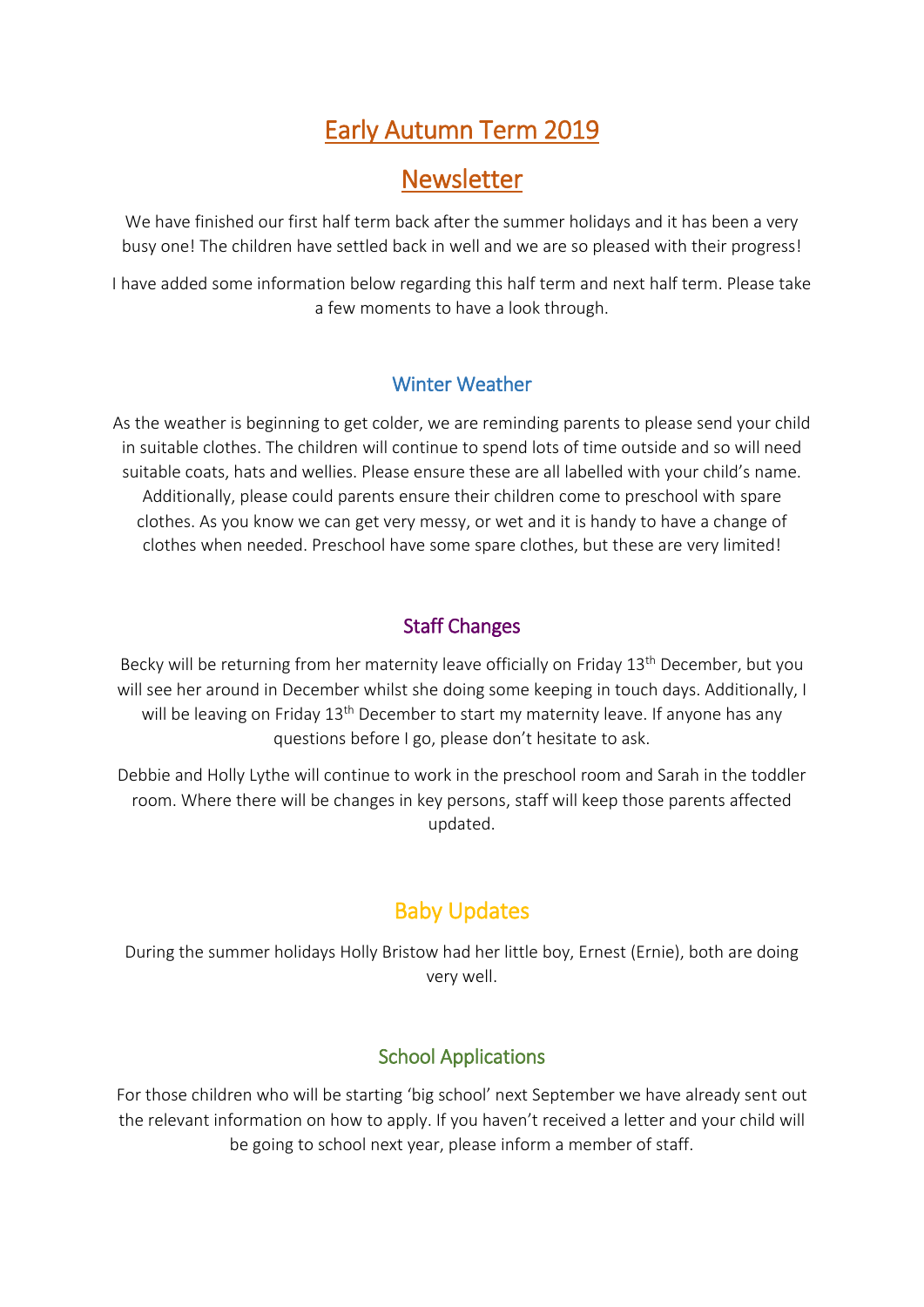The deadline for applying for your school place online is  $15<sup>th</sup>$  January. This feels like ages away, but once Christmas comes around it is easily forgotten. It only takes a few minutes to complete online. Please see link below.

<https://www.northyorks.gov.uk/school-admissions%20%20before%2015th%20January%202020>

If you need any assistance with this, please let us know.

#### Invoices

I will be sending out the invoices next week for Late Autumn Term 2019, these will be sent by email, or if you would prefer a paper copy please let me know. All invoices are due on your child's first session back after the half term. Details of how to pay are located on the bottom of your invoice.

If you have any queries regarding your invoice, please don't hesitate to contact me.

### Spring Term Hours/ Funded hours

I will be sending out the booking confirmation forms for January hours next week. Please fill these in to either confirm your child's hours will remain the same in January or which hours you would like to change to. If we have already discussed these, then reflect the agreed hours in this booking confirmation. We are already rather busy, so we have very little spaces to increase hours, with waiting lists on some days.

The deadline to change your hours in January is Friday 8<sup>th</sup> November. We need this information to arrange staffing, rotas and spaces.

If you think you will be eligible for the 30 hours funding (extended entitlement) in January, and haven't already applied, please speak to me asap.

Those who will begin receiving there 15 universal funded hours just need to reflect this in the booking confirmations. This begins the term after their 3<sup>rd</sup> birthday and is for every child this age.

Those who already receive the extended entitlement (30 hours) please ensure you keep reconfirming your codes.

If you have any queries about any of the above, please don't hesitate to ask.

#### Halloween

For the children who are in on Friday 25<sup>th</sup>, we will celebrate Halloween with a few party games, dressing up, crafts and spooky activities. There will also be a small cake sale set out, as we all love a bit of cake!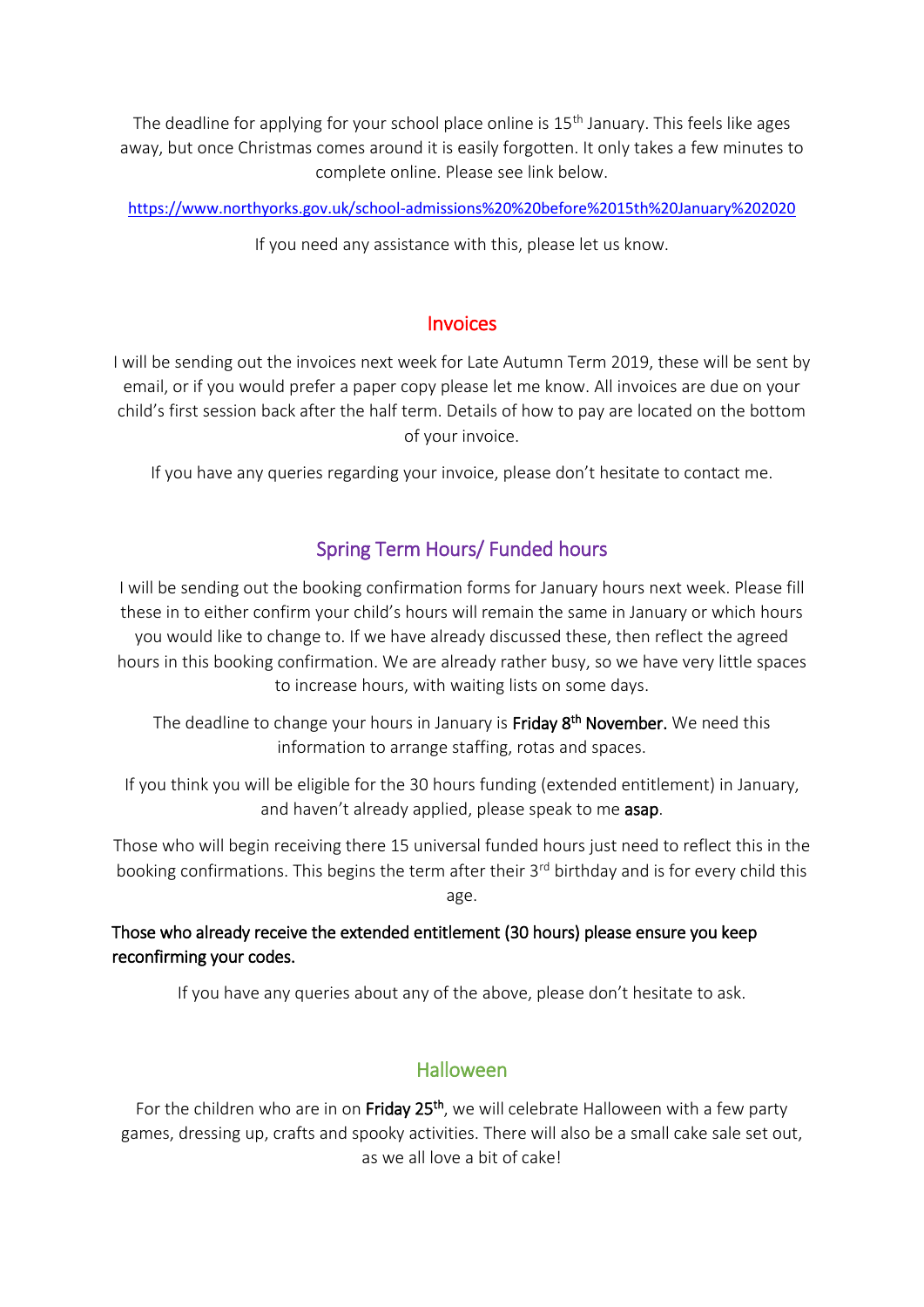We will be doing Halloween crafts and activities all week with it being tricky to find a day that all children can be involved.

## Fundraising Events

#### Sponsored walk

We have been handing out sponsor forms to invite the children of Fylingdales Preschool along with their family and friends to take part in our sponsored Autumnal walk in Robin Hoods Bay this Saturday 19<sup>th</sup> October.

Details are on the sponsor form, but just a reminder that the starting and finishing point is at the entrance of the cinder track, Thorpe Lane, opposite Madonna House. There will be a halfway stop at the cricket pitch where there will be light refreshments and cakes available to purchase before heading back.

The children will be gathering objects for an autumnal activity the next week in preschool, so please bring something along to collect items in.

Sponsorships and donations are vital to help support our charity run setting. For more information, please ask a member of staff.

We do hope you can make it  $\circled{e}$ 

## Victorian Weekend Saturday 7<sup>th</sup> and 8<sup>th</sup> December

This year we will be getting involved in the Victorian weekend events again. We will be doing the same as the last couple of years, we will be running the kitchen in the village hall, serving tea, coffee, bacon sandwiches, soup, quiche and cakes to raise money for preschool. This is an excellent opportunity to get involved with a community event and raise some funds for preschool.

We need parents/carers to help us run the pop-up cafe, so serving food, making bacon sandwiches, handling money etc. I will be putting up a baking list if anyone is kind enough donate baking and a rota with times on in the preschool room on the back of the door, please write in any times that you are available to help us. The more parents who can help for a short period of time the less hours a smaller group of helpers will need to do, and it shares the load equally! We need a minimum of 3 people at each time to run this.

Thank you in advance.